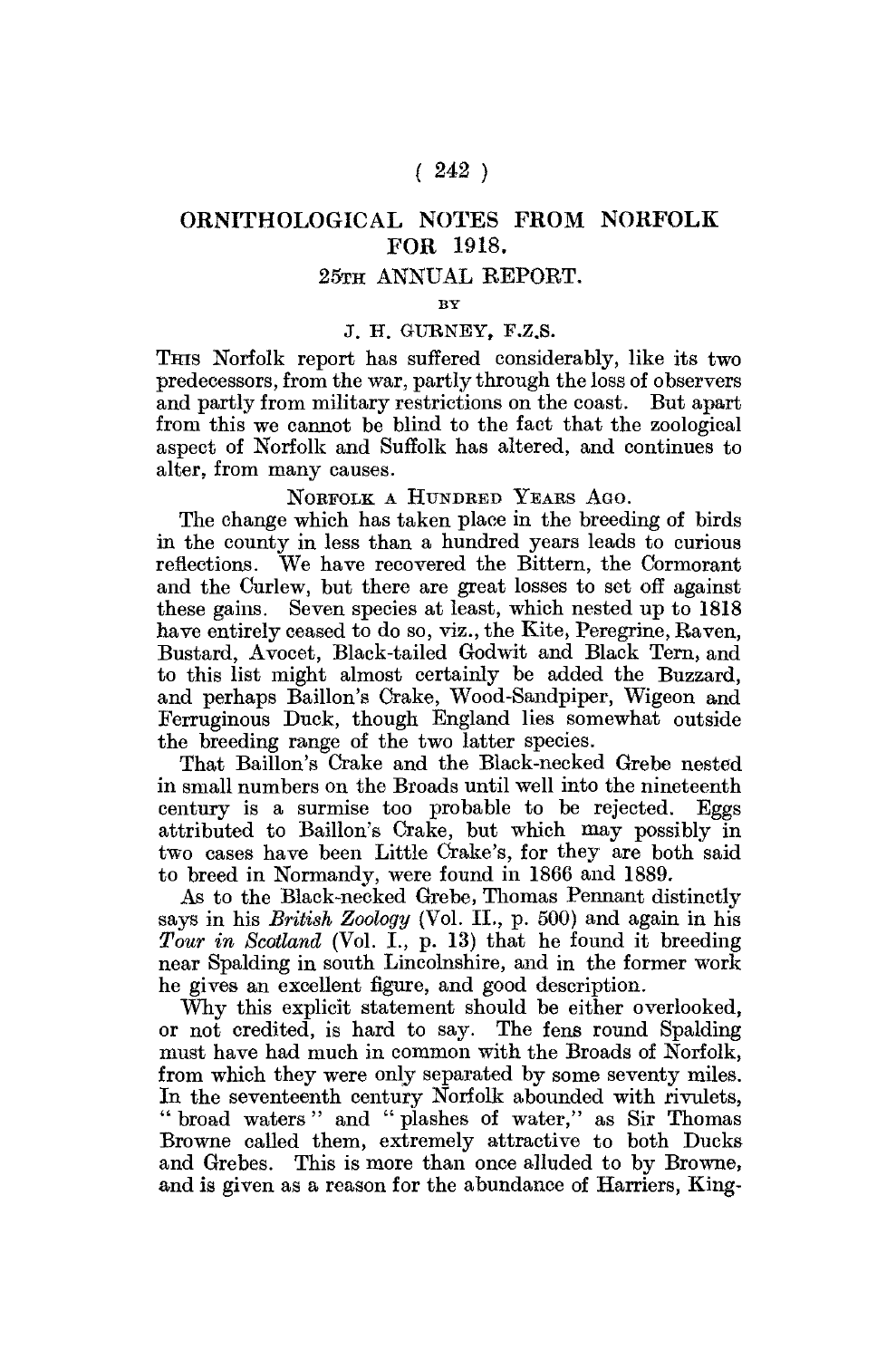fishers and Teal, of which last there was " scarce any place more abounding" than Norfolk.

In Browne's time the Ferruginous Duck may have been an annual breeder; even as recently as 1915 there were one or two on the Broads in July, although we only class it as an early spring visitor.

#### FIVE DECENNIAL PERIODS.

The annexed table does not go back a hundred years, but it takes five more recent decennial periods, and essays a computation of the number of broods brought off by eight representative Norfolk birds: the figures are guesses, but they are guesses made with considerable care.

|                               |                      |                       |   |   | 1878. 1888. 1898. 1908. 1918. |   |
|-------------------------------|----------------------|-----------------------|---|---|-------------------------------|---|
| Montagu's Harrier             |                      | - 6 -                 | 5 |   |                               |   |
| Marsh-Harrier                 |                      | . . 3                 |   |   |                               |   |
| Hobby<br>$\ddot{\phantom{0}}$ |                      | . . 8                 |   |   |                               |   |
| Short-eared Owl               |                      | $\ldots$ <sup>4</sup> |   |   |                               |   |
| Quail                         |                      | $\ldots$ 12           |   | 6 |                               |   |
| Spotted Crake                 | $\ddot{\phantom{a}}$ | 9                     |   |   | 3                             | 3 |
| Ruff                          |                      | . . 3                 |   |   |                               |   |
| Garganey                      |                      | - 10                  |   |   |                               |   |

The decrease of the Spotted Crake is probably to be explained by the eagerness with which these birds are hunted and shot in the south of France during March, while the diminution of Quails is the natural sequence of the trade in these delicacies.

#### THE SPRING MIGRATION OF 1918.

Turning now to the year under consideration, the vernal migration calls for no special remark. On February 28th the Rev. M. C. Bird notes Water-Rails noisy all the day, and two Bitterns booming, On March 20th he heard the Lapwing's breeding note for the first time, and the same evening Tawny Owls were calling and Grey Crows passing overhead. The month of May was marked by an unprecedented plague of small green caterpillars, stated to be largely larvae of the Antler-moth, but whatever they were few trees were immune from their ravages. Oaks perhaps suffered most, but horsechestnut, sycamore, elm, cherry, apple and even rose trees did not fare much better.

In some counties Black-headed Gulls did their duty and attacked the caterpillars bravely, but that was not reported of Norfolk. At Sheringham Mr. Upcher proved that Wood-Pigeons were feeding freely on them, by opening their crops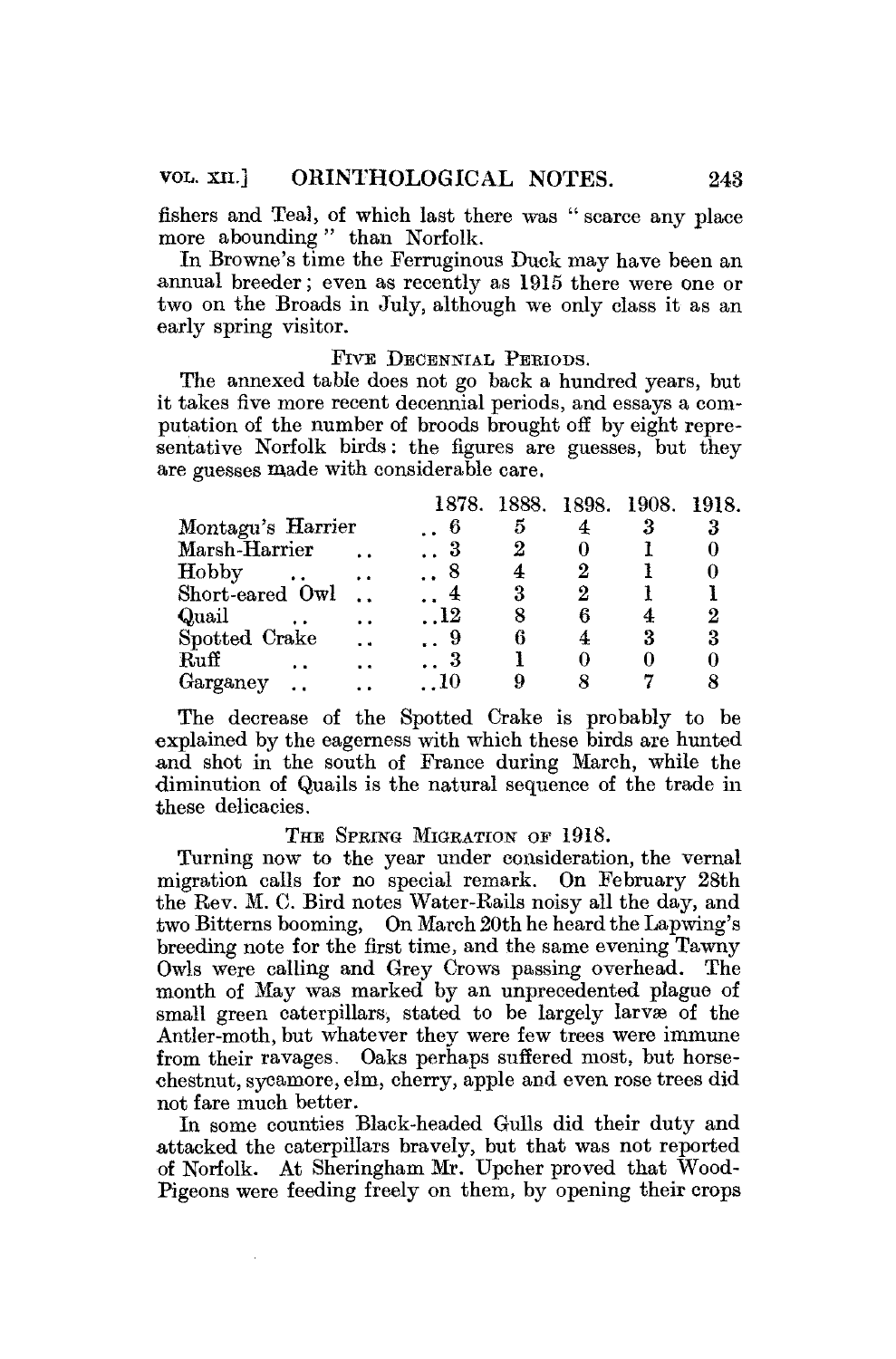for examination. Sparrows were also supposed to eat them, but half a dozen dissected at Keswick had only empty crops.

All through the summer of 1918 Miss E. L. Turner has been paying special attention to the Bittern, which resulted in some admirable notes collected for the Norwich Naturalists' Society.

Miss Turner is of opinion that no less than six pairs of Bitterns bred in Norfolk during the spring and summer of 1918—a noble record !

In every case the old birds were protected, and as far as we know five broods out of six were reared. Other birds besides the Bittern are spreading in a satisfactory manner, notably the Great Crested Grebe, the Shoveler and the Gadwall, and with some limitations the Bearded Tit—in all eases the result of protection.

#### THE AUTUMN MIGRATION.

The autumnal migration was imperfectly noted owing to a lack of observers ; the only movement of consequence detected was on or about October 18th, a date which quite coincided with Mr. Caton-Haigh's observations made in north Lincolnshire. Both then and later Lincolnshire and Norfolk, and I believe the north of Suffolk too, received very great numbers of Lapwings, which attracted the attention of several people, as they are not usually seen in such strength. On the other hand several of the usually expected species were absent. Waxwings did not come, and Little Auks were no more in evidence than they had been in 1916 and 1917, the Glaucous Gull—occasionally rather abundant—was represented by one example (November 19th, James Vincent), the Rough-legged Buzzard by a single example (Nov. 26th, Vincent), the Great Grey Shrike by one only (Nov. 24th) and the Little Gull by one (Vincent). The list of rarities for the year is not very imposing, a brace of Caspian Terns and two Avocets were seen by Mr. Vincent in May, and the Yellow-browed Warbler and Richard's Pipit by the same observer in October, all near Yarmouth, where another Avoeet turned up in August.

The rainfall for the year was 28.28, the greatest amount for any one month being 4.74 in September (E. Knight).

## CLASSIFIED NOTES.

# JAY *(Garrulus glandarius rufitergum).*

*(G. g. glandarius.)* 

The unusual number of Jays during the autumn attracted the notice of several of our field workers, and was remarked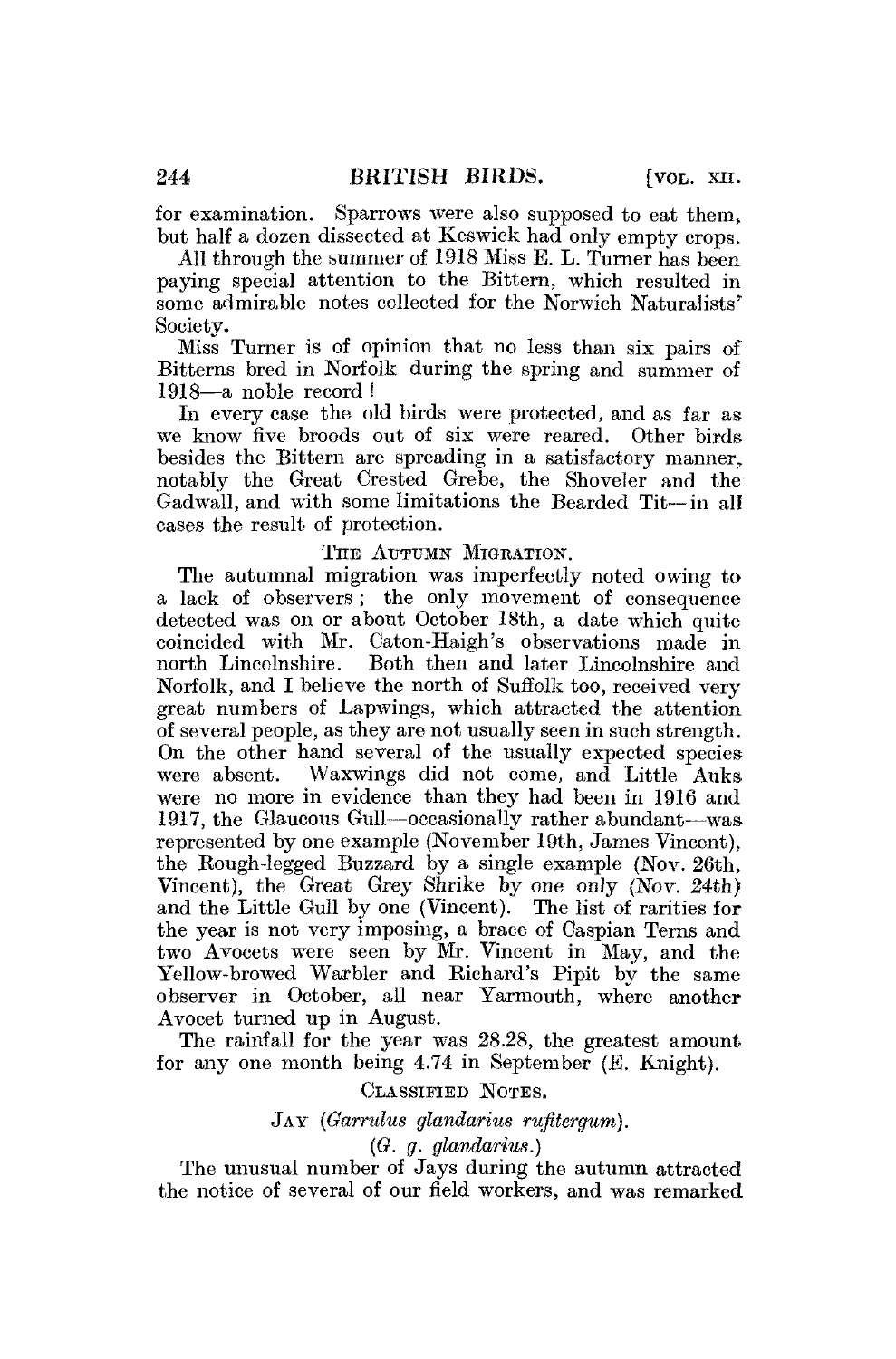in Lincolnshire as well (Caton-Haigh). Dr. Riviere is of opinion that some of these migrants belonged to the Continental race, see *British Birds.* XL, p. 259.

### BULLFINCH *(Pyrrhvia p. pileaia).*

It is difficult not to give this handsome Finch a bad name. As early as March they get to work on the black currants, and in May their strong beaks strip the buds off gooseberry bushes to such an extent that the twigs appear as if dead. Then they turn their attention to apple blossoms, and the exasperated gardener sees his supply of fruit fail; while plums are denuded of their white buds, until hardly one is left.

In this county there has been a prejudice against Bullfinches for a great many years. As long ago as the sixteenth century we find churchwardens not infrequently paying money for their heads, along with those of other "vermin." Churchwardens' accounts contain many sixteenth and seventeenth century references to birds, but nothing earlier than 1512. Fortunately the " Blood-Olph," as it is called in Norfolk—a Saxon name sometimes converted into Alp—is nowhere very common.

#### RICHARD'S PIPIT *(Anthus r. richardi).*

An example of this fine Pipit—first recorded by my father on November 22nd, 1841—was identified by Mr. Vincent on Yarmouth South Denes, October 24th (wind N.E., 2), several Goldfinches were also flitting about. In all cases when Richard's Pipit has occurred, it has been on the coast.

YELLOW-BROWED WARBLER (Phylloscopus s. superciliosus).

On October 21st Mr. Vincent identified one on Yarmouth South Denes, and at the same time a Black Redstart, three Redstarts, a Pied Flycatcher, and a number of Robins. There had been a high wind the preceding evening (northeast, force 5), which had evidently brought birds from the Continent, and as there was rain and mist they settled on the first land they came to.

Of the Yellow-browed Warbler there have been four previous occurrences—

October 1st, 1894, wind N.E., force 4 (N.N.E., 3 the previous evening).

October 29th, 1907, wind S.E., 5 (S., 4 the previous evening). October 2nd, 1908, wind S.E., 2 (S.E., 2 the previous evening). September 16th, 1910, wind N.E., 5.

These five records make it pretty clear therefore that an east wind is what is needed to bring them to Norfolk.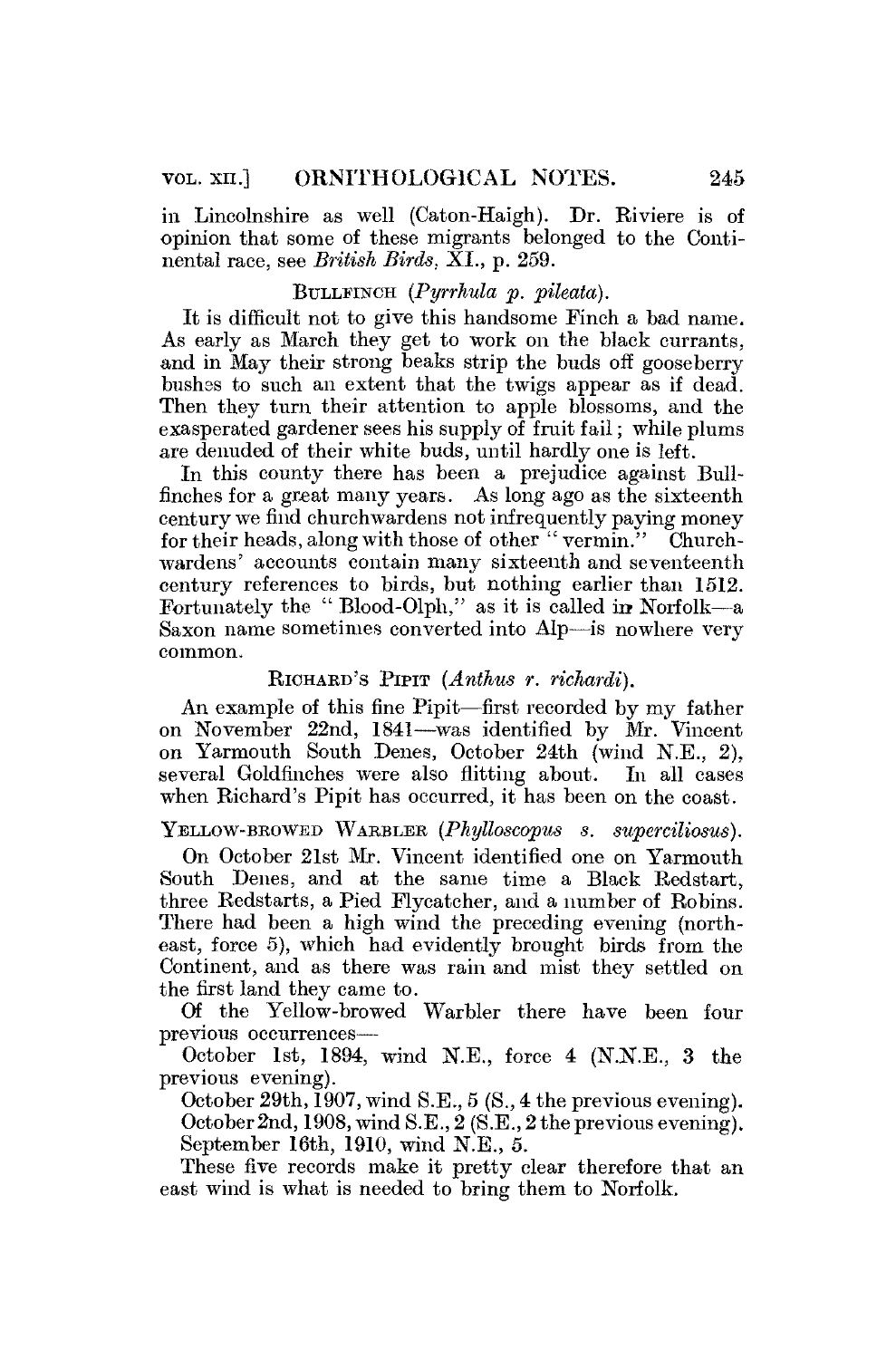RING-OUZEL *(Turdus t. torquatus).* 

Dr. Riviere has already placed on record the fact of about a dozen being seen on February 13th *(Brit. Birds,* XII., p. 91), and this appears to be the only recorded occurrence of the Ring-Ouzel in February in Norfolk. There was a mist at the time, which perhaps caused them to descend, when passing over. A Ring-Ouzel was picked up at Cromer on June 10th, by Mr. Barclay.

# SWIFT *(Apus a. apus).*

The departure of the Swift has been already chronicled; to their tireless wings time and distance matter little. Here let me ask, do these birds ever settle except for the purposes of nidification ? In the south of France, where Swifts are very abundant, their endless gyrations seem to go on all night, unless there be a fall of temperature, and then they move off; feeding takes place entirely in the air, as well as copulation and presumably also sleep.

# , HOOPOE *(Upupa* e. *epops).*

On October 17th a Hoopoe was seen by Mrs. Barclay in a garden at Sidestrand, where it remained several days.

#### CUCKOO *(Cuculus c. canorus).*

On June 14th a garden boy at Keswick saw a Cuckoo fly out of a gooseberry bush, in which was a Brown Linnet's nest, containing one Linnet's egg, and also one Cuckoo's egg, still warm. The Cuckoo settled on an adjacent wall, and " cuckooed " more than once, but did not descend again to the nest. As the egg was not yet cold, it had presumably just been deposited. The use of the " cuckoo " call is interesting, as this note is frequently ascribed to the male alone. The Linnet's eggs soon increased from one to five, on which the hen Linnet sat steadily. On June 22nd at about 7 a.m. the boy saw two Cuckoos by the garden wall, within about twenty yards of the Linnet's nest. One " cuckooed " as it flew away, but the other, which may have been a female, merely made an odd noise. The construction put upon their behaviour was that they were waiting for the Linnet to leave her eggs voluntarily, being loath to frighten her for fear of desertion. At 10.20 a.m. I ventured to disturb the Linnet for examination, and found that the eggs were then intact, one Cuckoo's and five Linnet's. After this the hen Linnet continued incubating, and sat tight; she was kept under observation, but nothing more happened until the 27th, when a Cuckoo was seen not far from the nest at about 4 p.m.

Either then, or early the next morning, some bird or beast—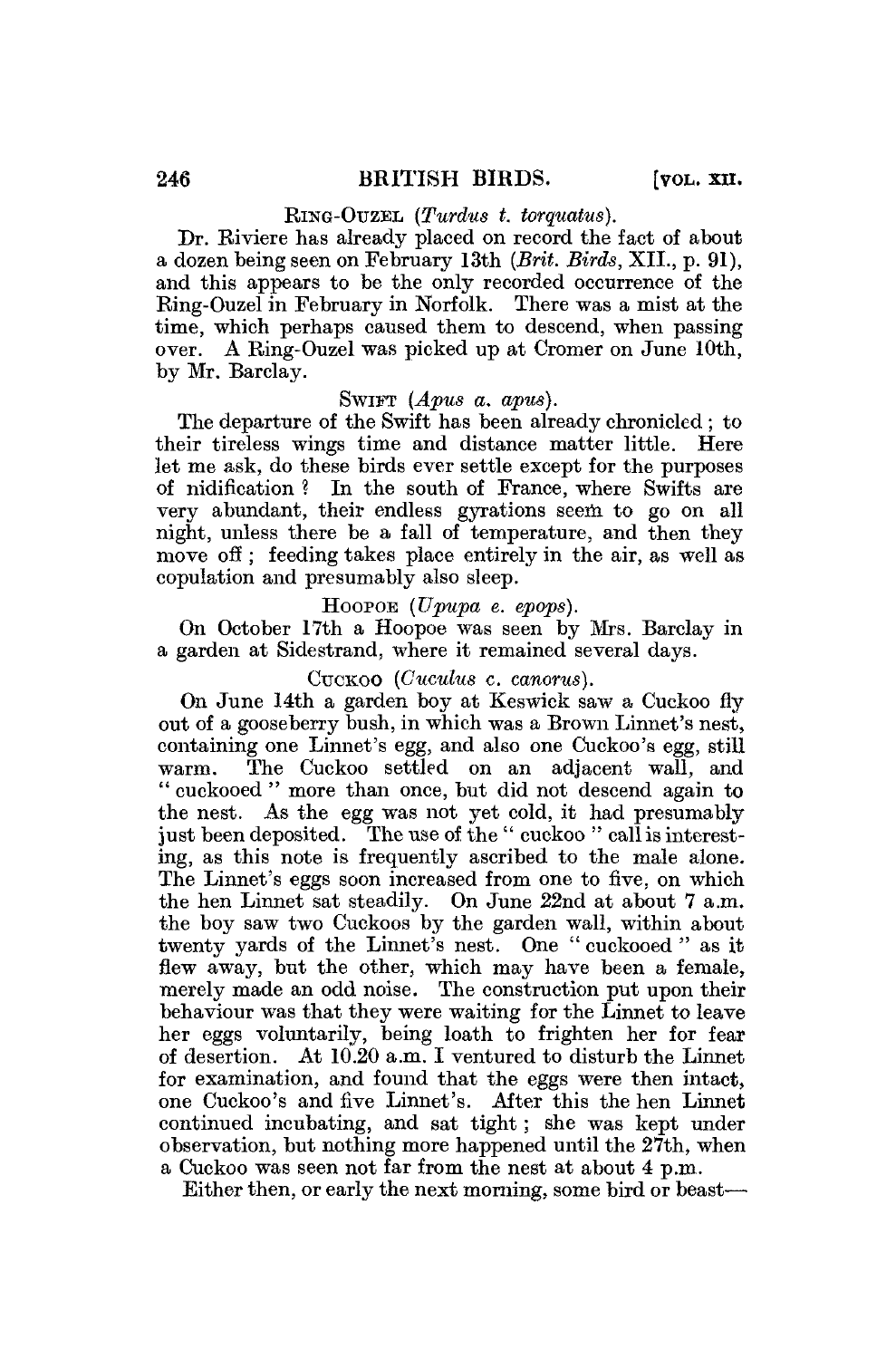possibly a field mouse, but the Cuckoo is suspected—must have had access to the nest. At 10 a.m. on the 28th the empty shell of the Cuckoo's egg, or rather half of it, was lying on the ground, a red streak on the lining showing it to have been incubated. A quarter of a mile or so from the Linnet's bush was a Pied Wagtail's nest, in which another Cuckoo had laid, and strange to say this egg was also thrown out by some mysterious agency.

#### LITTLE OWL *(Athene n. noctua).*

The Little Owl continues to extend its area, in spite of persecution. One which I dissected contained nothing but beetles, and an experienced bird-stuffer, who has skinned a good many, tells me that beetles are invariably their food in this district. It is rather curious that this Owl should not have been always resident in England, considering its distribution in the north of France. Mr. Witherby says he saw several at Dunkerque *(Brit. Birds,* p. 199), and I can speak to its being at Boulogne and neighbourhood. At Hopton a Little Owl got down the chimney of a farmhouse (P. Smalley).

## LONG-EARED OWL *(Asio 0. Otus).*

On March 31st a nest was again found on the ground by the head keeper, in all probability the property of the same Owl, whose portrait by Miss Turner appeared in Volume IX. of *Brit. Birds* (p. 61), as it was in the same plantation. The nest contained only one egg, but four days later it was perceived that there were three, and on April 5th a fourth. On April 6th Mr. Vincent found a second nest with seven eggs, also built on the ground, and on the 11th a third in a similar situation. On May 7th a fourth nest was discovered by Mr. R. Gurney, but on a different Broad, which like the others was on the ground, and held four young ones ; so terrestrial habits seem to have become the custom with Long-eared Owls in this flat district.

#### BARN-OWL *(Tyto a. alba).*

The Barn-Owl, in spite of its unclean abode, is a favourite with nearly everybody. Some ill-informed gamekeepers hate and destroy it, but to all farmers it is a welcome guest at any time. In the many nests got up to, I have never found game but once, and then I believe it was not game, but the remains of a very young chicken. Owls sometimes give trouble by getting into the belfries of churches, and not being able to get out again. Mr. B. Gurney informs me that this has been the case at Ingham, but it is no new charge, for as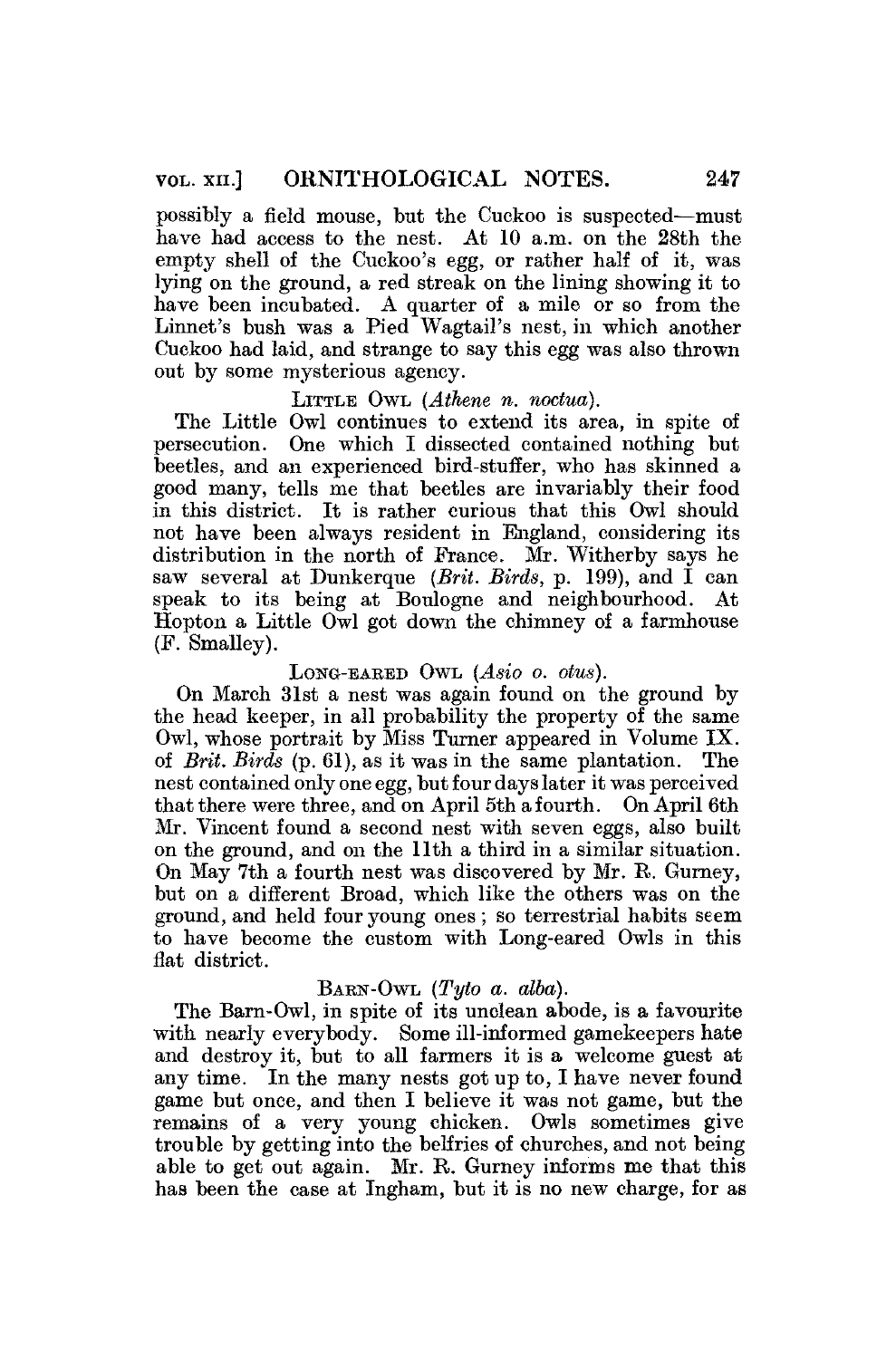long ago as 1711 these tiresome habits are complained of in the churchwardens' accounts at Redenhall. disease which was rife in Ireland *(Brit. Birds,* XI., p. 21) has spread to Norfolk I cannot say, but on the last day of December, two Barn-Owls, in a moribund condition were lying in a field at Reepham (J. Owen).

#### TAWNY OWL *(Strix a. aluco).*

I have in former years chronicled one or two accidents to Tawny Owls, and Mr. Saunders has now a fresh one to relate. On December 28th one of these birds was lying dead on the footboard of the engine of the night train when it arrived at Southtown station, having, as is supposed, come in contact with one of the white headlights; such a misadventure might easily happen in a mist and, in fact, it has occurred before.

#### MERLIN *(Falco c. cesalon).*

October 25th. A Merlin at Swardeston.—Being exclusively an autumn and winter visitant, the Merlin, unlike the Hobby, is seldom molested by gamekeepers in this county, yet its numbers do not increase. Formerly used for hawking Sky-Larks, the Merlin is capable of taking much bigger birds than that; indeed an instance of a wild Merlin successfully flying at a Curlew, which it simply doubled up, occurred some years ago at Wells *(Trans. Norwich Nat. Soc,* III., p. 576). Sir Thomas Browne, with his usual powers of observation, correctly notes the Hobby as being a bird of the spring passage, and the Merlin as arriving in autumn.

#### MARSH-HARRIER *(Circus ceruginosus)*.

MONTAGU'S HARRIER *(C. pygargus).* 

There was again no evidence of the Marsh-Harrier having bred, or even attempting to nest, in the county; but with Montagu's Harrier, it was different, for on May 19th our principal observer discovered a nest in its old quarters with two eggs, and on June 2nd he found, or was shown, another nest with one egg. Both clutches hatched out, and in each case there were ultimately four young ones, which my informant considers exceedingly good, never having known more than three to be brought off before. These nests were also verified by Dr. Riviere, although no doubt could be entertained of their identity.

#### HEN-HARRIER (C *cyaneus).*

The Hen-Harrier is now considered much rarer as a breeder than Montagu's, and the question is whether it was not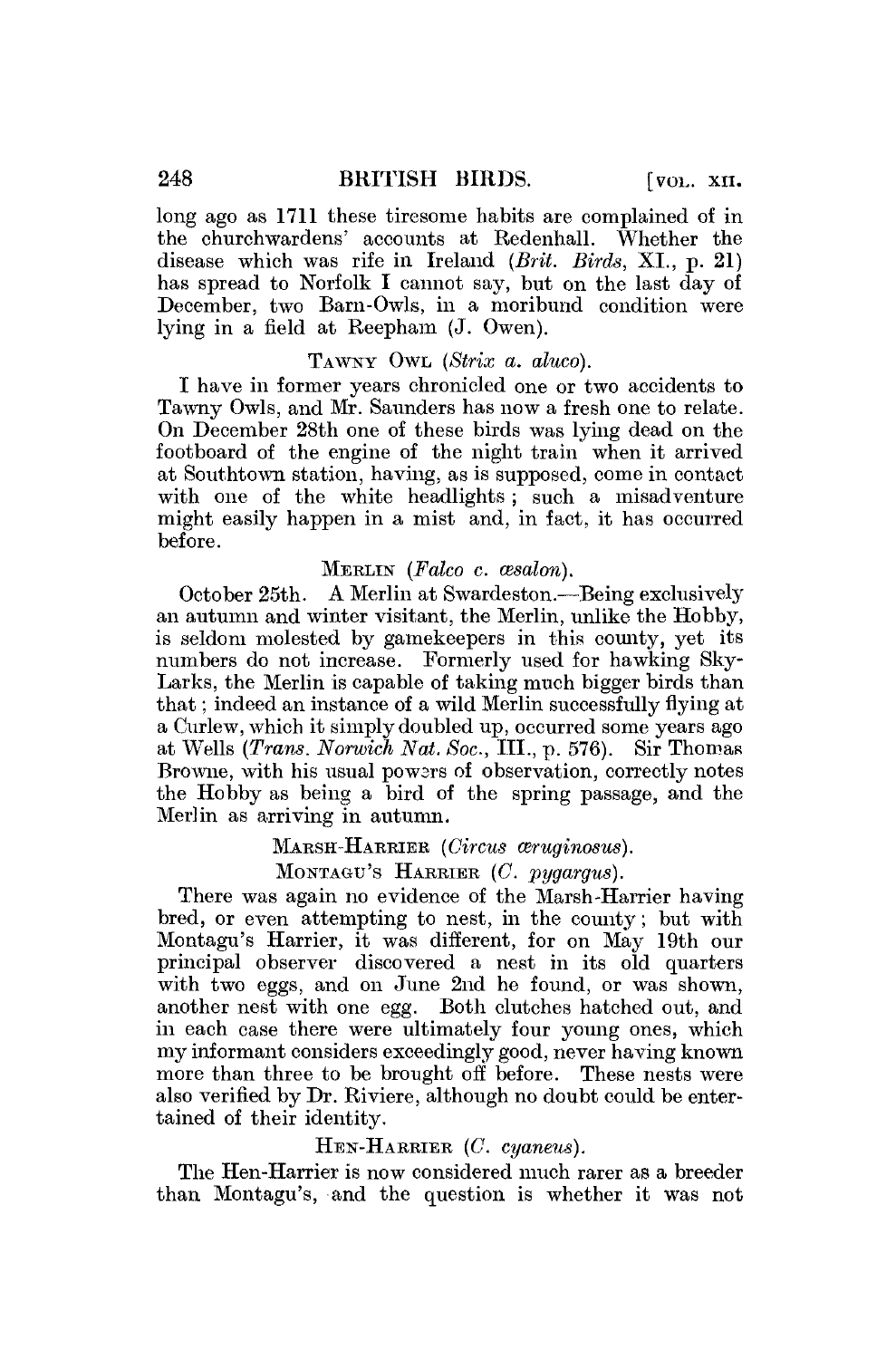always so in Norfolk and Suffolk. The same observer identified a pair of Hen-Harriers on April 12th, a date suggestive of breeding. On October 27th he saw two more, one by the water, and the other hunting a second-crop field, as well as a single bird on November 25th, but these merely represent autumn migrants. On November 16th Mr. Saunders regrets having to report the death of a fine male in grey plumage, near Yarmouth, in which state it is rare.

# OSPREY *(Pandion h. haliaetus).*  At Scoulton on May 23rd (S. H. Long, *Brit. Birds,* p. 47).

### HERON *(Ardea cinerea).*

From Reedham to Yarmouth there extends a great tract of grass land, intersected with dykes, most of which in the time of the Romans must have been under salt water. At Reedham the high ground begins, and here the Herons, which use this level for a feeding ground, have long possessed their heronry. On May 16th the settlement numbered, by Mr. Robert Gurney's counting, about eighty-three nests, which is just about what it was in 1901 and 1903; but although there has been no increase, it is probably the largest heronry in Norfolk. Eighty-three nests, however, is no more than Pennant relates having seen on a single tree in Lincolnshire *(British Zoology,* II., p. 412). Beneath one tree lay a large perch  $(9\frac{1}{4}$  inches), perhaps rejected as too prickly. Some of the young Herons had fallen out of their nests, or had died and been thrown out, but one was alive, and made off as fast as his legs could carry him. This is supposed to be the spot where Spoonbills nested in 1600, referred to by Sir Thomas Browne.

#### SPOONBILL (Platalea *I. leucorodia*).

In the last twenty-six summers there have been registered on different dates 221 Spoonbills on Breydon Broad, which is the tidal estuary of the Yare and the Waveney. In former days Spoonbills bred in seven places in Norfolk, and there is no reason why with protection they should not do so again, but unfortunately a certain section of the community still desires to shoot them.

In 1918 the month of April, as usual, saw the first-comers four, which put in on the 22nd under a pretty high northeast wind (N.N.E., force 4). With customary spring restlessness, they would not settle and left the Broad on the 25th, the wind being again north-east. On May 24th, after a gale, this time from the south-west (W.S.W., 6) another came, which remained until the 29th. On June 1st three arrived,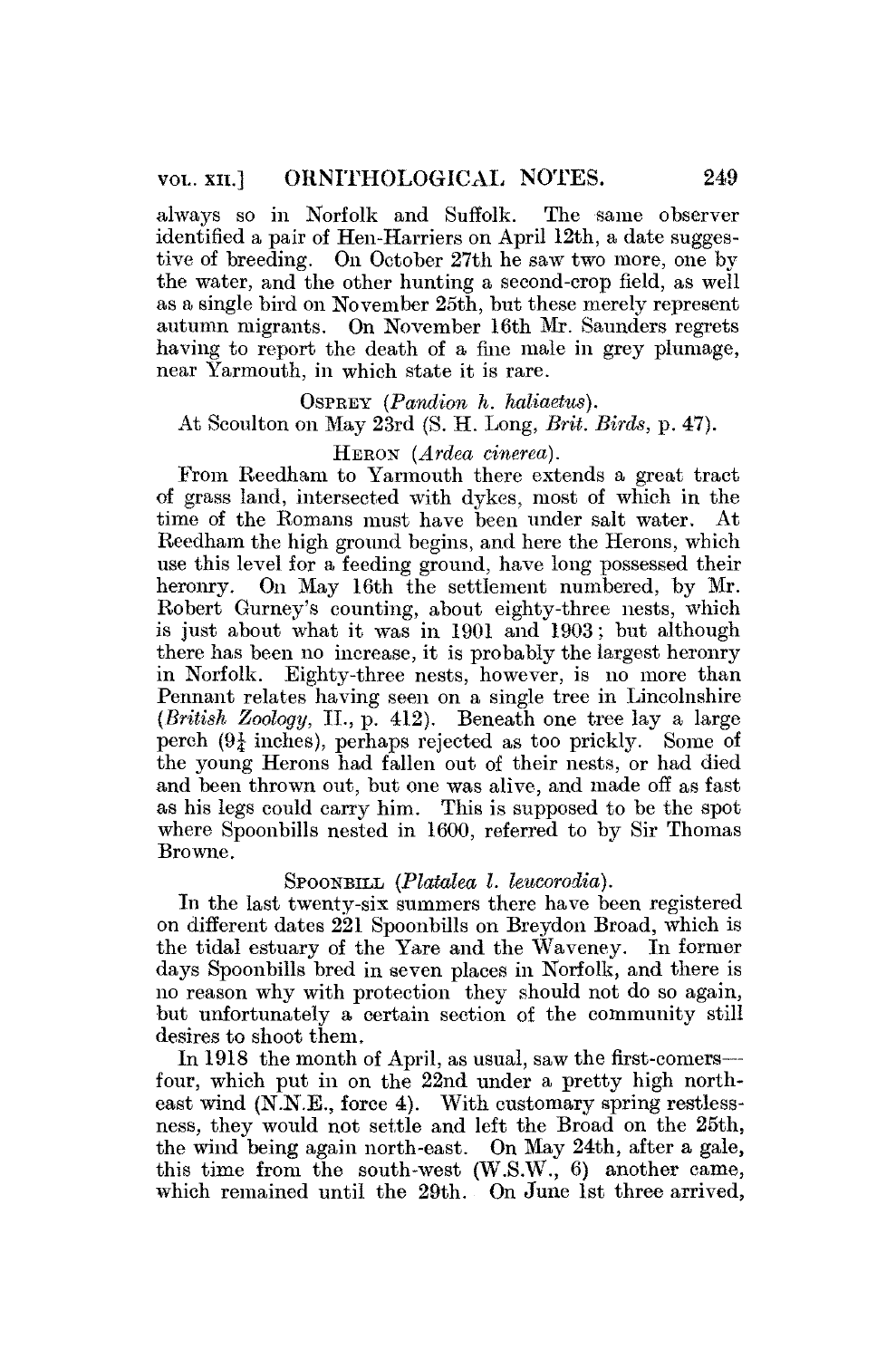on a still day, with no wind. On the 6th (S.E., 3) there were six Spoonbills on the muds, which were seen off and on by the watcher until July 1st, although it is hardly likely that they were actually there the whole time. On July 3rd, with a strong north-east wind (force 5) the six Spoonbills were joined by another, and all the seven were contented with their quarters and a diet of sand-prawns until July 7th, when something may have disturbed them, for the watcher thinks that they moved on. On July 11th, after a gale from the south-west (force 6), there were three on the muds, and the watcher judged that they might be fresh ones. These found the flats to their liking until the end of the month, when his notes for the year end. Looking back on past records, which extend over a long period, it may be said that although the first Spoonbills always turn up in April, their favourite months are May and June. Whatever country they come from, it is a north-east wind which generally brings them.

#### BITTERN *(Botaurus s. stellaris).*

On May 5th Dr. Long and I were taken by Mr. R. Gurney to see a new heronry on a small Broad near the coast, which had not been visited. While counting the nests, which numbered twelve, the boom of a Bittern fell on our ears, and distant as it was, there was no mistaking the sound, which is as weird as it is ventriloquial. Securing a boat and using the pole, or " quant " as it is called, with as little noise as possible, my companions silently drew near to the musician, eventually reaching the very spot whence the booming—three reiterated gasps—proceeded. Here two Bitterns rose together, but search failed to discover any nest. At this I was not surprised, for we had learnt before that the booming of the male, however constant, although it betrays their whereabouts, does not necessarily mean nidification. It was on another Broad, not very distant from Catfield, that a visit was paid on April 4th to the only nest which I had the good fortune to see in 1918. It had been found nine days before, namely on March 26th by our best observer, who only confided its whereabouts to one or two reliable friends. There were already four eggs, which in March, implies early breeding, but the weather, which had been warm with only one frosty night, may have had some influence. This nest, which was smaller than might have been expected from so large a bird, smaner man might nave been expected from so large a pho, was nevertheress substantially bunt, being composed of the Club-rush or interlaced stems, and smaller pieces of the Club-rush or Bolder-reed. It was less in diameter than the nest of 1911.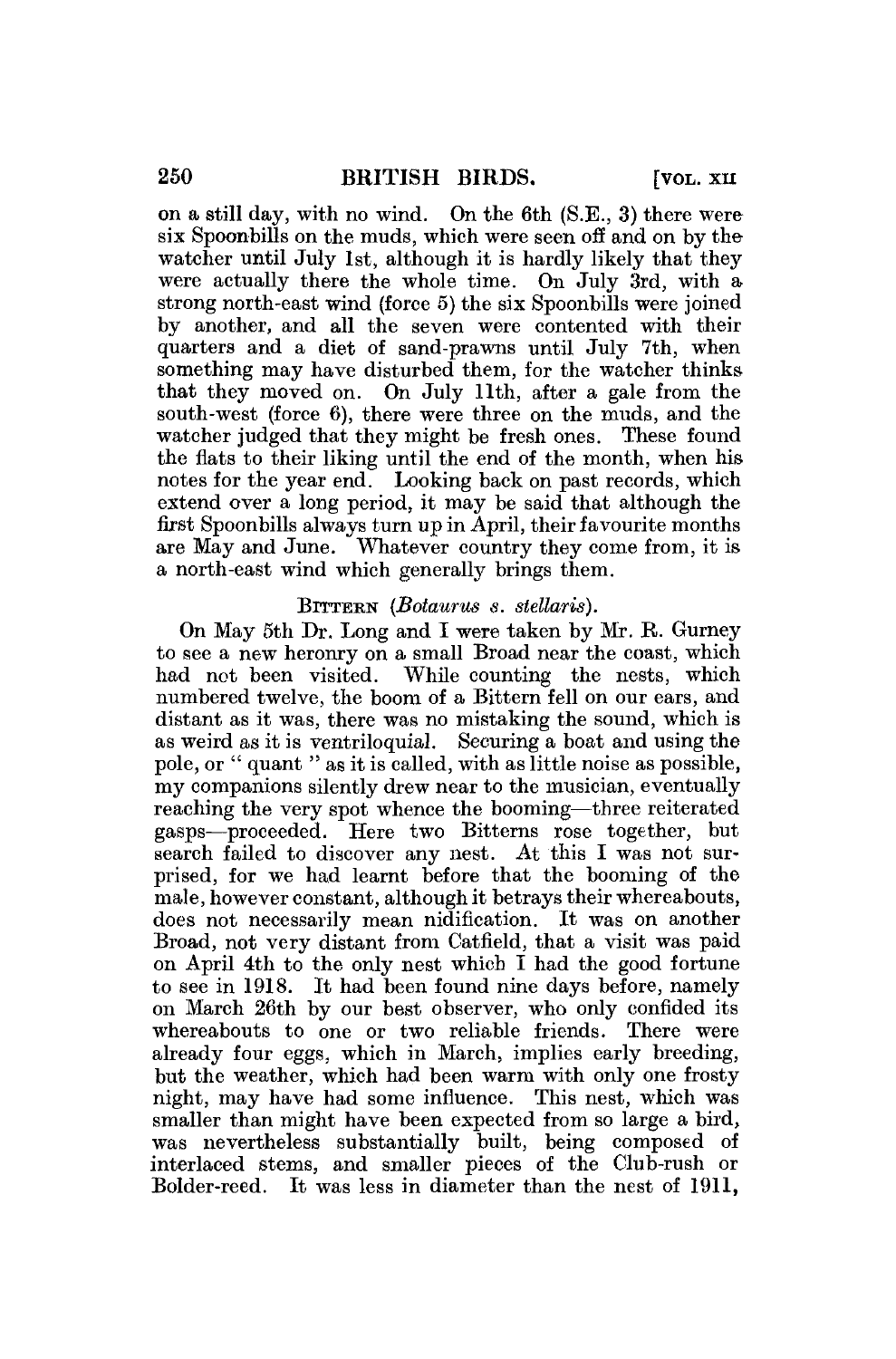so well photographed by Miss Turner *(Brit. Birds,* V., p. 96), but agreed sufficiently well with the Dutch nest *(Brit. Birds,*  I., p. 331).

The fabric of our nest, which looked fairly solid, and no doubt was so, was raised some six inches above the water, and in case of rain it would have automatically risen higher. Its position was about fifteen yards from the edge of the Broad, where the water, although becoming shallow, was deep enough for wading boots to be necessary. Although we approached the nest cautiously, the Bittern was alarmed while we were still some yards away. She rose abruptly, giving us as she did so an opportunity of marking the contracted neck, which made her look smaller than she was. Her pose was very awkward as she rose, and her departure and subsequent flight slow. After a brief inspection of the Bittern's domicile we withdrew carefully without touching either nest or eggs, lest they might retain the odour of human hands. The latter were more incubated than either of us thought, for from the same friend I learn that next day there was a young one, and he has since told me that by April 10th all the eggs were hatched. He describes the amusing way in which, on a, subsequent visit paid to the nest, the hungry nestlings struck at his hand, as if they supposed it was food, but they could not have been starving, for on taking one up, it immediately disgorged a three-inch roach, minus its head and tail. The quantity of small fish which Bitterns and Herons take must be very large, especially when they have a brood to supply, but the fecundity of the roach and bream is great enough to quickly make good the deficit. The last chapter in the history of these Bitterns was very tragic, for the heavy rain combined with a north-east wind on April 16th caused flooding, and two of the young ones were drowned, not being old enough to climb up the reeds, whereby they could have escaped.

# BEWICK'S SWAN *(Cygnus b. bewickii)*.

On November 12th Mr. Vincent detected a flock of about fifty at no great distance from Yarmouth, migrating west, and on November 20th he saw eleven more, also going west. It is noticeable how both the dates and the direction fit in with observations made by him in 1914 and 1915, and 1917, all of which indicate a regular passage of Swans on the Norfolk coast in November. If the weather is normal, they pass on high in air, without alighting, and the same observation applies to the Whooper, which can be distinguished by its larger size. It is likely that the destination of some of these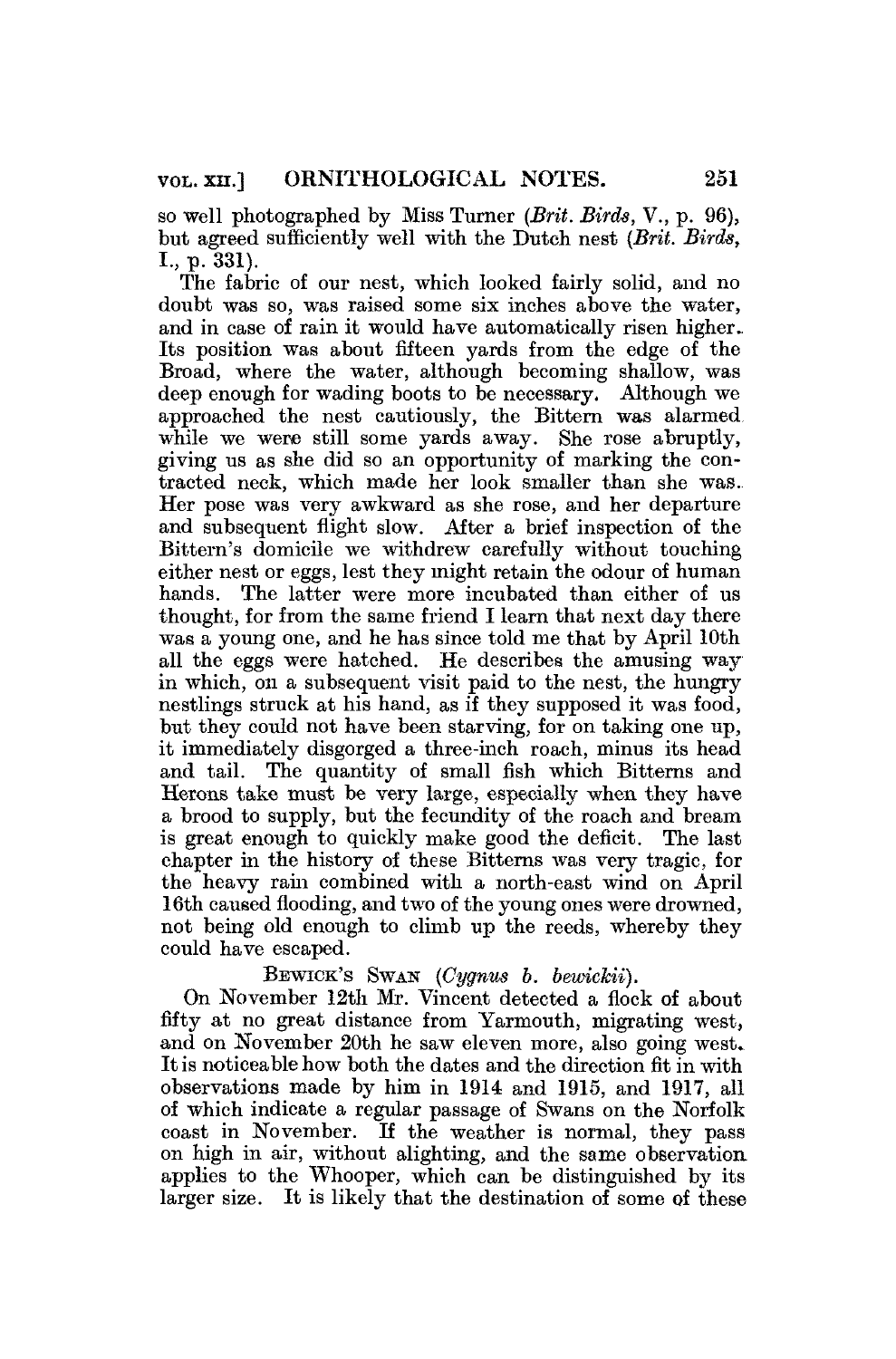Swans is Ireland, where by all accounts they are abundant in winter.

### PINK-FOOTED GOOSE *(Anser brachyrbynchm).*

From Mr. Dye I learn that it is long since so many Geese have been known to frequent the great tract of rich meadowland which spreads out between the rivers Waveney and Bure. Here they came under the observation of Mr. J. Vincent, who on different occasions laid up for a shot. On November 20th\* while waiting, he saw about six hundred of them feeding, and ascertained that they were Pink-footed Geese, together with a little flock of seven White-fronted Geese. Every morning all this great band went out to sea, and returned during the night to the meadows, or at daylight next day.

On December 16th Mr. Dye reported that three skeins of Geese, probably the same birds—guessed by the townsmen at about one thousand in all—passed over Yarmouth, flying in a north-easterly direction. On the 30th and 31st large flocks were again seen over the town, also going eastwards. The increase of the Pink-footed Goose in this district is satisfactory to others besides sportsmen. I have once or twice had a " tipped " one sent me, although not from these marshes, and find that they can almost support themselves where there is grass.

One lived for twelve years, and was in the best of health when a large bull-dog killed it. It laid eggs every year in April, generally five, and began to sit at the end of the month.

Its attitude when incubating was most peculiar, the long outstretched neck flat on the ground, or level with it, which gave the bird quite a reptilian appearance, as shown in Mr. Robert Gurney's snap-shot. She would frequently change her position in order to sit head to wind, and when the eggs, which were necessarily unfertile, did not hatch, she would still persevere, going without food, until poor thing, she was too weak to stand. I was very sorry when she met the usual fate of my pinioned Geese, namely to be killed by dogs.

Mr. Caton-Haigh informs me that the grey Geese passing over his part of north Lincolnshire, from October on to Christmas, were the feature of the season, but as they were generally of a great height it is impossible to say if they were Pink-footed Geese or not.

[RTJDDY SHELD-DUCK *(Casarca ferruginea).* 

On April 21st two were seen by Mr. Arthur Patterson on the Suffolk side of the Breydon Channel, and before many

\* Cf. *antea,* p. 239 [EDS.1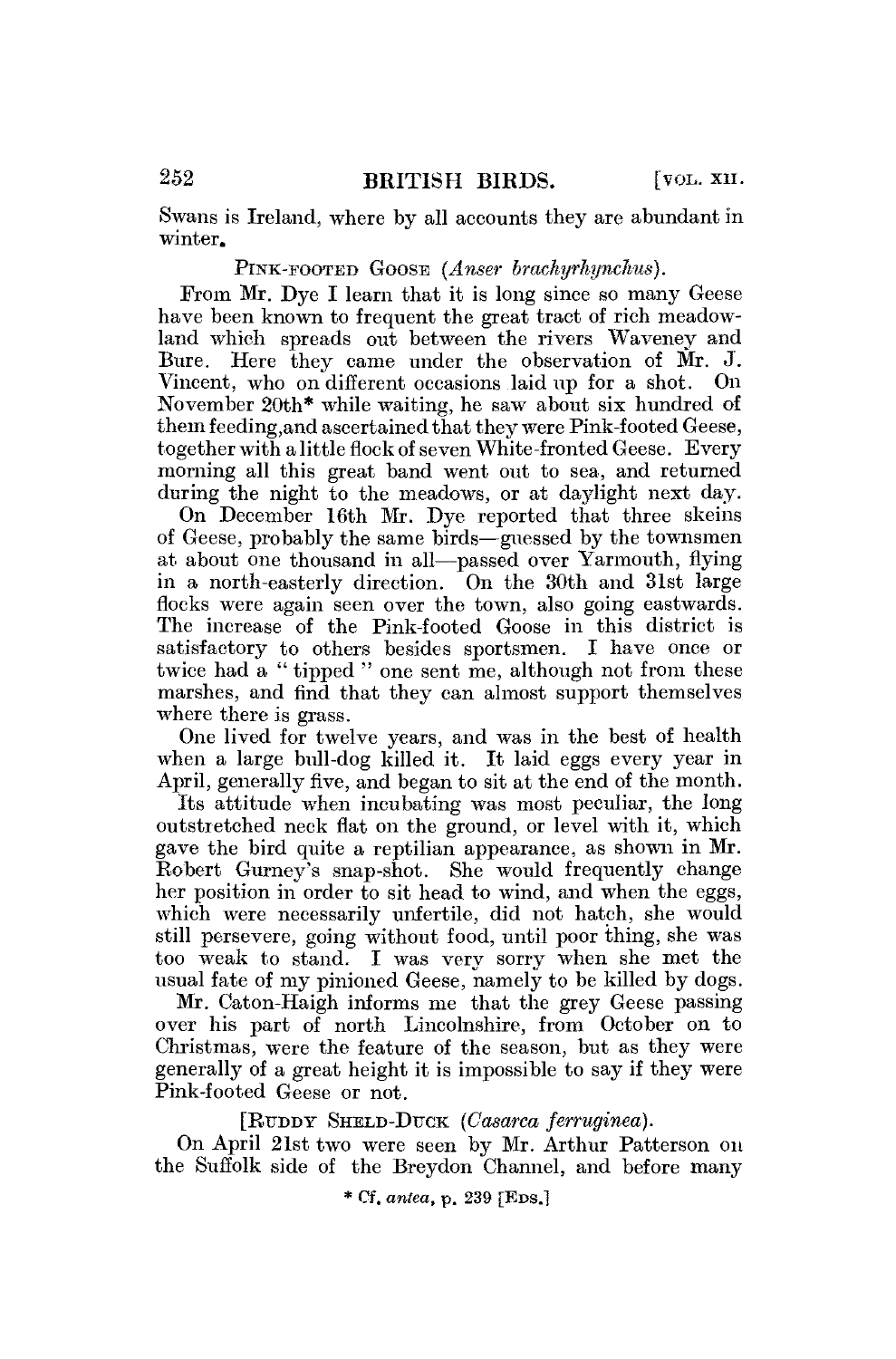# VOL. XII.] ORNITHOLOGICAL NOTES. 253

hours had passed the male was in Mr. Saunders' shop, having been shot on the marshes.]

# MALLARD *(Anas p. platyrhyncha).*

*A* Mallard shot near Bungay on the 12th of October by Mr. *G.* Brighton was found to contain eleven hundred and



PINK-FOOTED GOOSE INCUBATING WITH NECK OUTSTRETCHED. *{Photographed by* R. Gurney.)

fifty-one kernels of barley, but it was only shelled grain which would have been lost on the stubbles. From Mr. Cole I learn that two dead Mallards, killed by mines, were picked up on Runton Beach on September 13th and 15th : it is to be feared that other birds also met the same fate.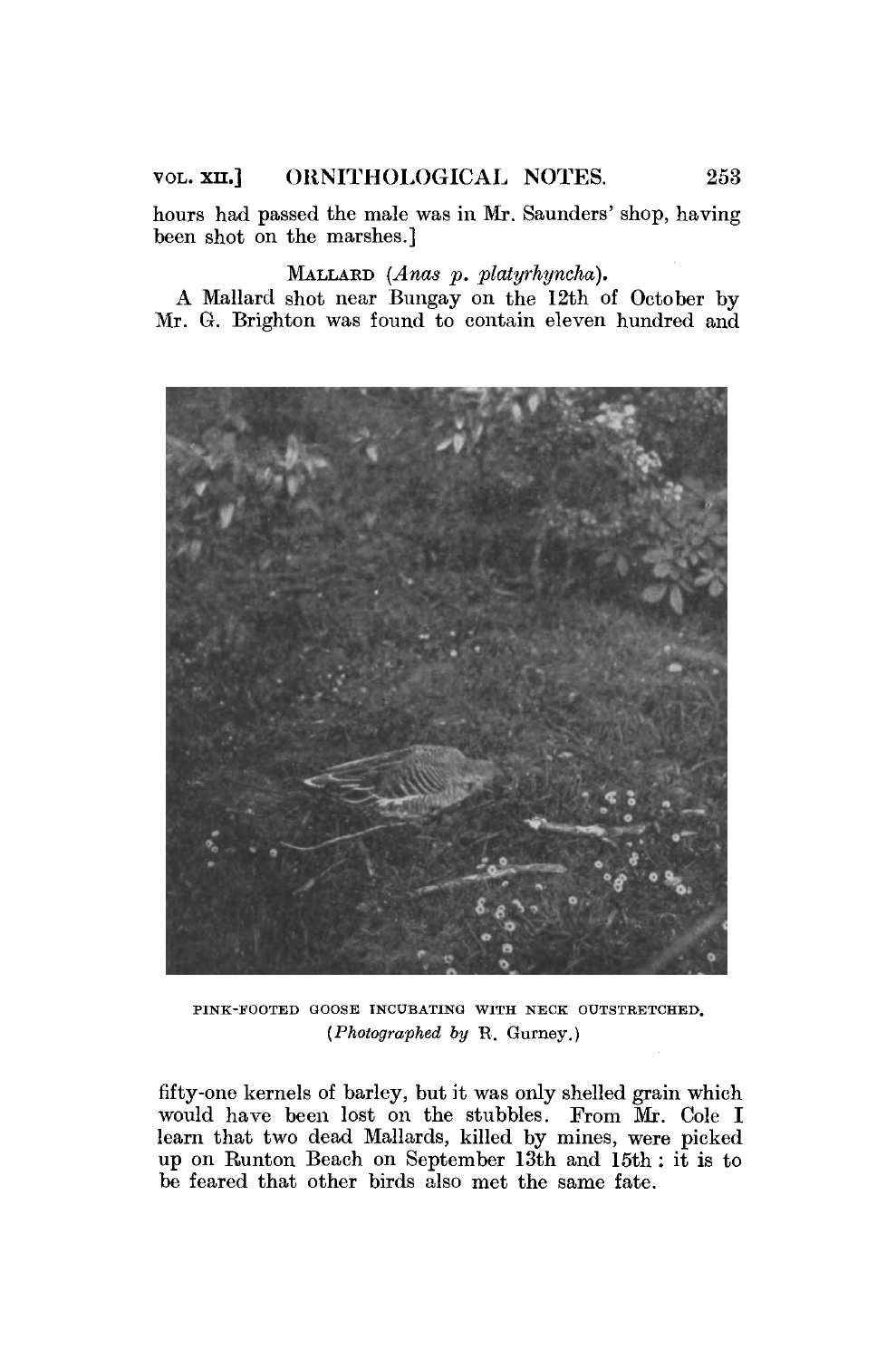#### GADWALL (Anas strepera).

On Scoulton Mere, where they have for a long time been summer visitants, several Gadwalls, no doubt breeding, were seen by Dr. Long on May 23rd. The Gadwall does not seem to have been known to Sir Thomas Browne.

### GARGANEY *(A. querquedula).*

I think I may say that the unfavourable report on this species in *Brit. Birds* (Vol. X., p. 241) can now be to some extent reversed, as Garganeys are coming to the fore again. Five were seen by the writer on April 4th, of which four were pronounced to be drakes, and on April 7th some more were identified by Dr. Long and Mr. E. Gurney, while subsequently others were reported.

The Garganey is one of the species, omitted in Sir Thomas Browne's list, but subsequently given in one of his letters to Ch. Merrett as a Norfolk bird, characteristically described as " a kind of teale which some fowlers call crackling teale from the noyse it maketh." This peculiar sound is not very loud, but once heard cannot be forgotten.

# SHOVELER (Spatula clypeata).

On February 6th a pair appeared on our river at Cringleford, where I have never seen this duck before, and on May<br>5th there were eight pairs at Catfield, evidently pesting. On 5th there were eight pairs at Catfield, evidently nesting. October 5th there were some at Hempstead, where they remained off and on until the end of December.

## EIDER DUCK *(Somateria mollissima).*

A fine male caught in a fishing-net at Blakeney Point on October 26th, was, I understand, taken to Mr. Pashley. Another male was picked up alive on October 22nd on Horsey Warren, which is on the coast (M. C. Bird).

# BLACK-NECKED GREBE *(Podiceps n. nigricollis).*

About April 24th a male and female, already in their summer plumage, and evidently paired, were unfortunately destroyed in the " New Cut " river, at Haddiscoe (Vincent) ; to make it worse they were cut up for hats !

WOOD-PIGEON *(Columba p. palumhus).* 

Wood-Pigeons were very scarce, and the weekly pigeonshoots advertised in the local papers, proportionately unproductive. It is a good thing they were so, for the times have been trying for farmers, and these destructive birds bear a very bad character in Norfolk. A Wood-Pigeon shot by Mr. C. Rowe near Bungay on February 27th had five hundred and nine kernels of barley in its crop. Their crops are very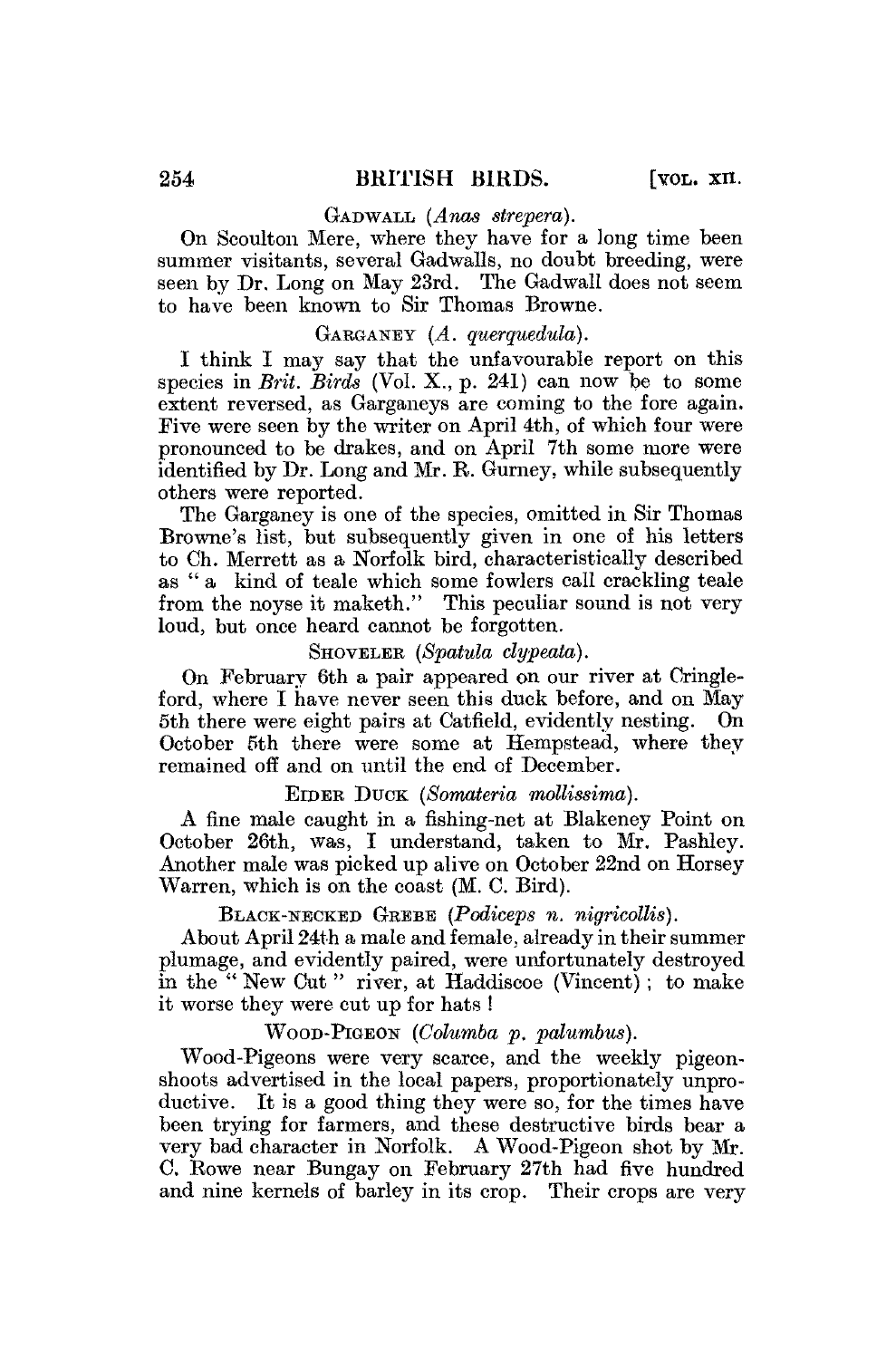dilatable, one which contained eight hundred and thirty-eight whole grains of corn has actually been recorded, see the *Field* of October 8th, 1887.

# STOCK-DOVE *(Columba cenas).*

Stock-Doves were paired at Keswick on January 23rd. In March Mr. Vincent found a pair which had met their death in a curious manner. Having gone into one of his " nestingboxes," the entrance to which was rather small, they got jammed, possibly from both trying to leave it at the same time, and there they died. Stock-Dove's eggs can be hatched under tame Pigeons, but the young ones do not always live.

GREY PLOVER (Squatarola squatarola).

On May 14th Mr. Vincent saw a flock of about thirty at sea off Yarmouth, they were going north ; there was a gentle wind from the west.

# LAPWING *(Vanellus vandlus).*

The autumn immigration of Lapwings has been already alluded to. They become commoner every year, and there are few birds which want the protection of the law less. On November 30th Mr. Vincent describes them as being in countless numbers on the marshes between Yarmouth and Reedham, but he could only see about fifty Golden Plover. The number which breed in east Norfolk is not very great, but there are a good quantity on the west of the county, where nesting conditions are more suitable.

Mr. Upcher communicates the following. Three clutches of Lapwing's eggs on his farm were moved a few yards to avoid their being crushed by a motor plough ; indeed, one clutch was shifted no less than three times. In spite of this, the old Pewits did not resent the interference, and the eggs hatched out in every case. Such instances have occurred before in Huntingdonshire *{Brit. Birds,* VI., p. 163).

SPOTTED REDSHANK *(Tringa eryihropus).* 

Mr. Vincent identified a good number during September, on Breydon muds, where this Redshank is an unfailing visitant.

AVOCET *(Recurvirostra avosetta).*  Avocets have again paid us a visit. Vincent saw a pair from his motor-boat, about two hundred yards out to sea, flying parallel with the shore. Nothing more was heard of them, but about the 10th of August an Avocet turned up on Breydon muds, where, as I learn from Mr. E. C. Saunders, it was seen almost daily until the 26th, when it was thought to have left.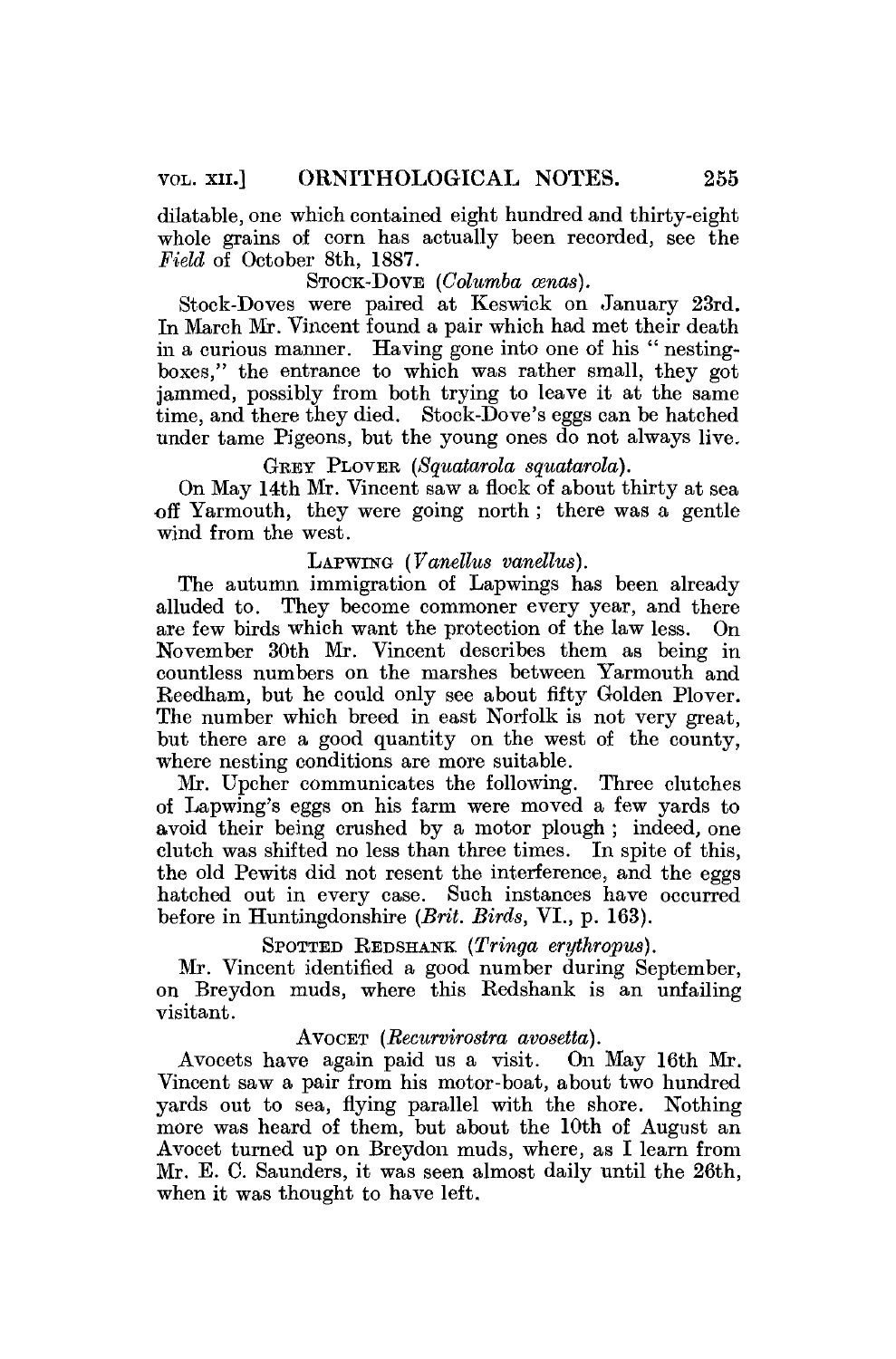# WOODCOCK *(Scolopax rusticola).*  SNIPE *(Gallinago g. gallinago)*.

Woodcock and Snipe were very scarce, such a bad season has not been known for nearly twenty years. On June 8th a Snipe was detected in the act of carrying one of her young ones at Great Melton, as I am informed by Mr. Lombe, but whether between her legs, or in her feet, was not observed ; a similar incident happened four years ago, see *Zoologist,*  1915, p. 131.

#### CASPIAN TERN *(Sterna tschegrava).*

On May 17th, a very still day with no wind at all, a couple of Caspian Terns—no doubt paired—flew within about forty yards of Mr. Vincent's motor-boat, when he was on duty at sea, between St. Nicholas lightship and the shore. This makes the twelfth occurrence of this fine Tern at or near Great Yarmouth, but so far it has never been identified in the Blakeney district, yet both estuaries are tidal.

#### BLACK-HEADED GULL *(Lams ridibwndns).*

On May 20th Mr. R. Gurney counted about a hundred nests at Alderfen, one of the smaller Broads. Black-headed Gulls are like Herons in that they shift their breeding sites from time to time, but never go far away. There is, however, no record of Scoulton Mere, which is the oldest gullery in England, having ever been deserted.

#### LAND-RAIL *(Crex crex).*

These once common birds are now worth recording. About October 12th Mr. Nicholson had one from Brundall, and on September 3rd I saw another flushed. There was a fair sprinkling of Corncrakes in 1900, and again in 1901, but during the last seventeen years they have been very scarce, which may be attributable to the universal pot-hunting which goes on in France in March, when the close time is suspended for this sort of shooting until the middle of April.

#### COOT *(Fulica a. atra).*

Mr. Pashley reported great numbers of Coots in January and February on Salthouse marshes, usually under water about that time, but owing to military regulations they could not be shot, which was a pity, as they would have been acceptable to poor people who could not get meat. Coots keep up their numbers pretty well; for, except for the annual battue at Hickling, they are almost unmolested. There is one thing which anyone coming to a Norfolk Broad for the first time in summer can hardly fail to notice, and that is the